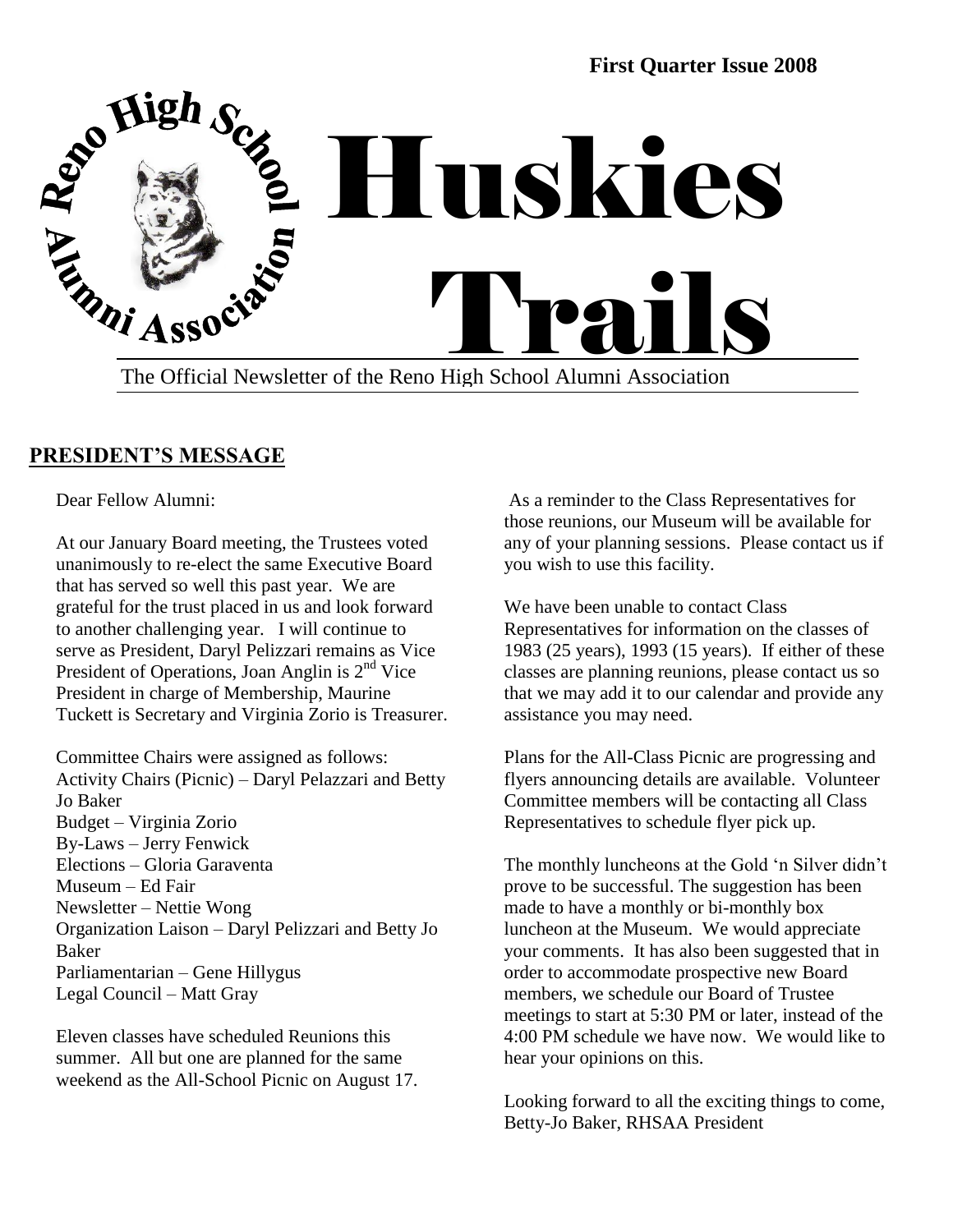# **2008 CLASS REUNIONS**

1938 – 70 Years – Class Rep: Rita Daniels 1476 Gaucho Lane Reno, NV 89521 (775) 851-6050

1943 – 65 Years – Class Rep: Len Crocker 4255 Palomino Circle Reno, NV 89519-2939 (775) 747-2774

1948 – 60 Years – Class Rep: Jackie Rossow 70 Robin Place Reno, NV 89509 (775) 323-0520

1951 – 57 Years – Class Rep: Betty Jo Baker 2060 Rockhaven Drive Reno, NV 89511 (775) 851-3203

1953 – 55 Years – Class Rep: Joanne Petre 869 Daniel Drive Reno, NV 89509 (775) 323-7770

1958 – 50 Years – Class Rep: Jerry Gribble 811 West Musser Street Carson City, NV 89703 (775) 883-3004

1963 – 45 Years --------------- NO REUNION

1968 – 40 Years – Class Rep: George Hajdakas 2116 Thomas Jefferson Drive Reno, NV 89509 (775) 815-7000

1973 – 35 Years – Class Rep: Karen Manca 4385 Lloyd Way Reno, NV 89502 (775) 826-0776

1978 – 30 Years – Class Rep: Kris Wines 25 Martell Place Sparks, NV 89411 (775) 834-7583 work# (775) 848-3583 cell#

1988 – 20 Years – Class Rep: Leslie Smith 4259 Water Hole Rd. Reno, NV 89519 (775) 746-1696 Email address: leslie\_smith@charter.net

1998 – 10 Years – Class Rep: Rachel Johnson 200 Talus Way Reno, NV 89503 (775) 813-7870 Email address: [project.manager80@gmail.com](mailto:project.manager80@gmail.com)

#### **RETIREE HONORED**



At our January Board meeting, the Trustees paid tribute to retiring Trustee and long time Board member – Larry Pizorno. Shown here, he is receiving a Certificate of Appreciation from Board President Betty Jo Baker. Since he is an active member on the All-School Reunion Picnic Committee, he won"t be far away.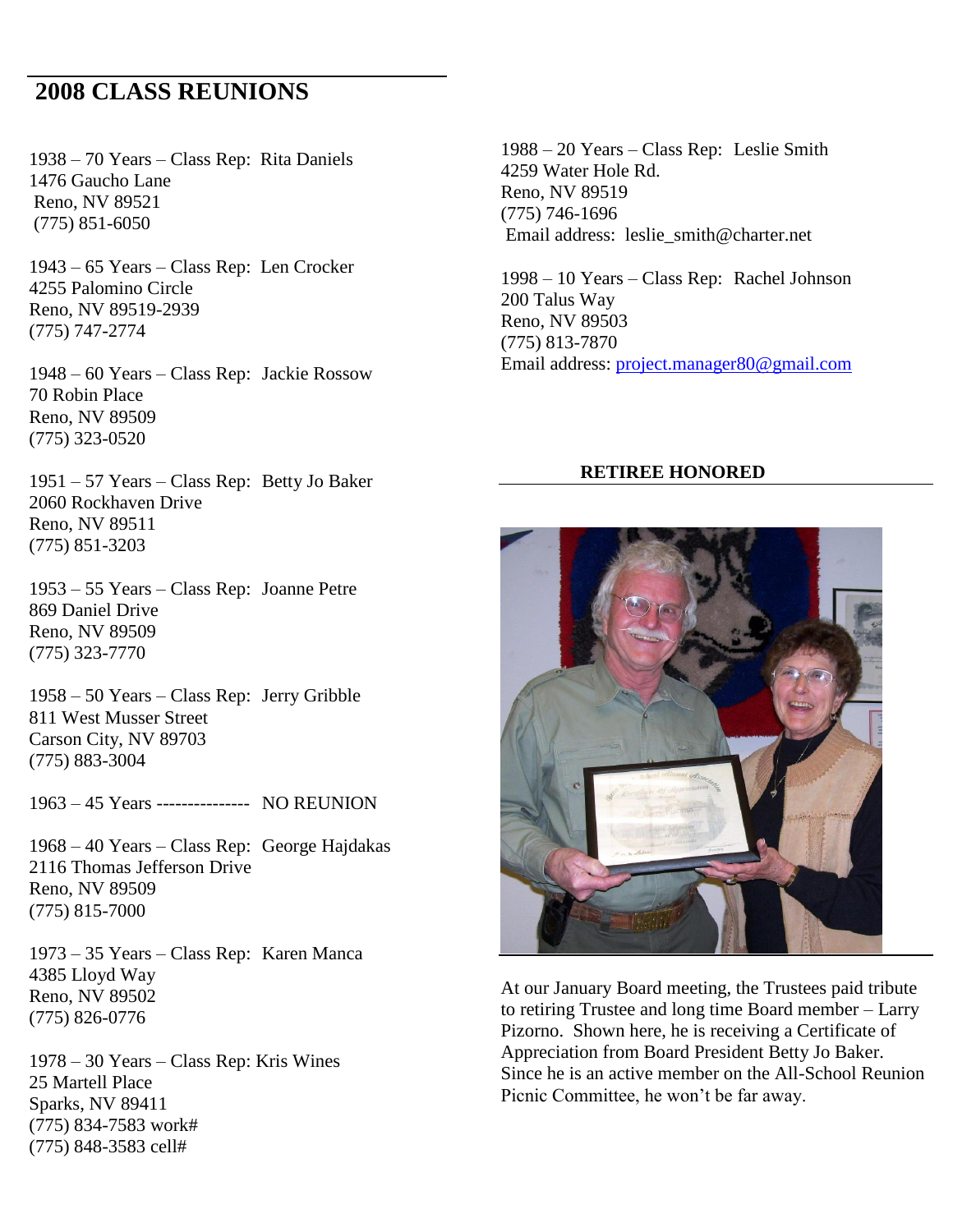**William A Harrigan Class of 1938**



 *PICTURE FROM THE 1938 YEAR BOOK*

 During my high school years at RHS, the boy"s clothing styles were dull enough to evoke little commentary. Shirts, pants (most often corduroy) and shoes were the typical dress. The one thing that may be considered unique was the treatment of the corduroy pants. In September, at the beginning of the school year, many of the boys showed up in new "cords". Typically the cords were a yellowish color and would look great for a while. The fad was to wear them as long as possible without washing before they disintegrated. Over time, as well as becoming disgustingly grimy, the cords tended to develop horizontal rips. These defects would be repaired by applying strips of wide adhesive tape over the rips on the inside of the pants. Any boy who could nurse a pair of cords through two semesters of constant wear was looked upon with high esteem. In most cases, by January or February about all that would be left intact were the belt loops. The forced disposing of a pair of disintegrated cords may have been the first attempt at a hazardous waste program.

NOTE: This is the third article in a series of stories from William A. Harrigan.

#### **The story behind the "Block R"**

 A couple of weeks ago, having again been stumped by stupidity or amnesia, or very possibly both, I sent out a distress call: "Hey all of you out in Reno Gazette Journal readerland! Is there someone among you who knows the history of how the limestone "Block R" came into being on Peavine Mountain?

 Reno accountant Virginia Pucci Zorio bailed me out. The 1955 Reno High class member said that the Block R did not exist when she graduated. The Block R was born in the spring of 1962, just weeks before graduation by a group of RHS senior boys.

 The about to graduate Class of "62 senior boys hiked to the future Block R site and designed and mapped the soon-to-be-born signature, using stakes, string and a basic understanding of geometry.

 The boys called themselves the Rock R Society, and they kept their membership low to keep their endeavor a secret. Even so, word of their undercover project leaked out before the R could be painted and the principal of RHS told the boys that if they continued their Peavine endeavor, they would not graduate. Not a boy was willing to take that risk, so they backed off. Their persistence did not remain dormant and a few weeks after graduation the Block R glowed down on Reno. (The foregoing is a condensed version of an article written by Rollan Melton in the July 2, 2001 issue of the Reno Gazette Journal.)

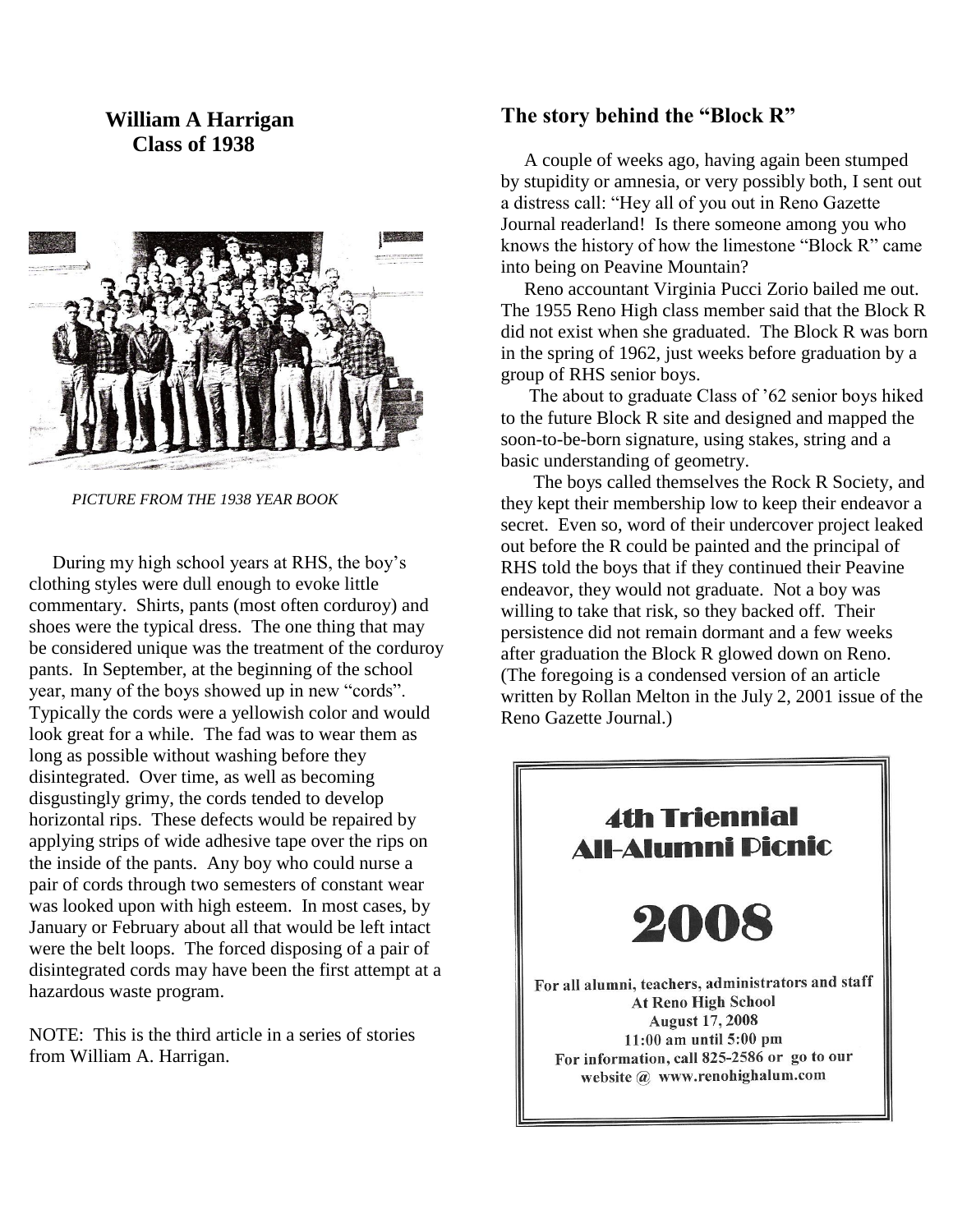### **RENO HIGH NAMED ONE OF TOP 505 U.S. HIGH SCHOOLS**



 *English teacher Marie Affinito and her class at RHS*

 A national magazine has named Reno High School one of the country"s top 505 high schools, but a teacher and principal say most of the credit goes to the school"s students and parents.

 U.S. News and World Report used statistical information to rank schools from 40 states and awarded those schools gold, silver and bronze medals for excellence in education.

 Reno High School was the only Northern Nevada school to get a silver medal.

 Reno High teacher Marie Affinito teaches advanced-placement students who take college-level classes at Reno High.

 The teachers work hard to create an "environment where kids think it"s cool to be smart," Affinito said. But she sees the same level of dedication at other Reno area schools.

 Affinito said a lot of the success comes from students who push themselves, as well as parents with high expectations.

 Reno High teachers are working not only with good students but also are trying to reach the students who are struggling, Affinito said.

 U.S. News and World Report said this is an important part of its rankings, saying "schools have to provide a good education across their entire student body, not just for some students."

#### **QUESTION AND ANSWER FUN**

#### How well do you know Doo-Wop??

- 1. When did "Little Suzie finally wake up?
	- a) The movie's over, it's  $2 \text{ o'clock}$
	- b) The movie's over, it's 3 o'clock
	- c) The movie's over, it's  $4$  o'clock
- 2. "Rock around the Clock" was in what movie?
	- a) Rebel Without a Cause
	- b) Blackboard Jungle
	- c) The Wild Ones
- 3. What's missing? Earth
	- a) Angel
	- b) Head
	- c) Worm
- 4. "I found my Thrill…" where?
	- a) Kansas City
	- b) Heartbreak hotel
	- c) Blueberry hill
- 5. Please turn on your magic beam, \_\_\_\_\_\_\_\_
	- a) Dream Lover
	- b) Earth Angel
	- c) Mr. Sandman
- 6. Elvis first recorded for which label?
	- a) Chancellor
	- b) RCA
	- c) Sun
- 7. Who asked "Why"s everybody always Pickin" On me?"
	- a) Bad Boy Leroy Brown
	- b) Charlie Brown
	- c) Buster Brown
- 8. In Bobby Darin"s "Mack the knife", who has the knife?
	- a) MacHeath
	- b) MacCloud
	- c) MacNamara

(Answers on last page)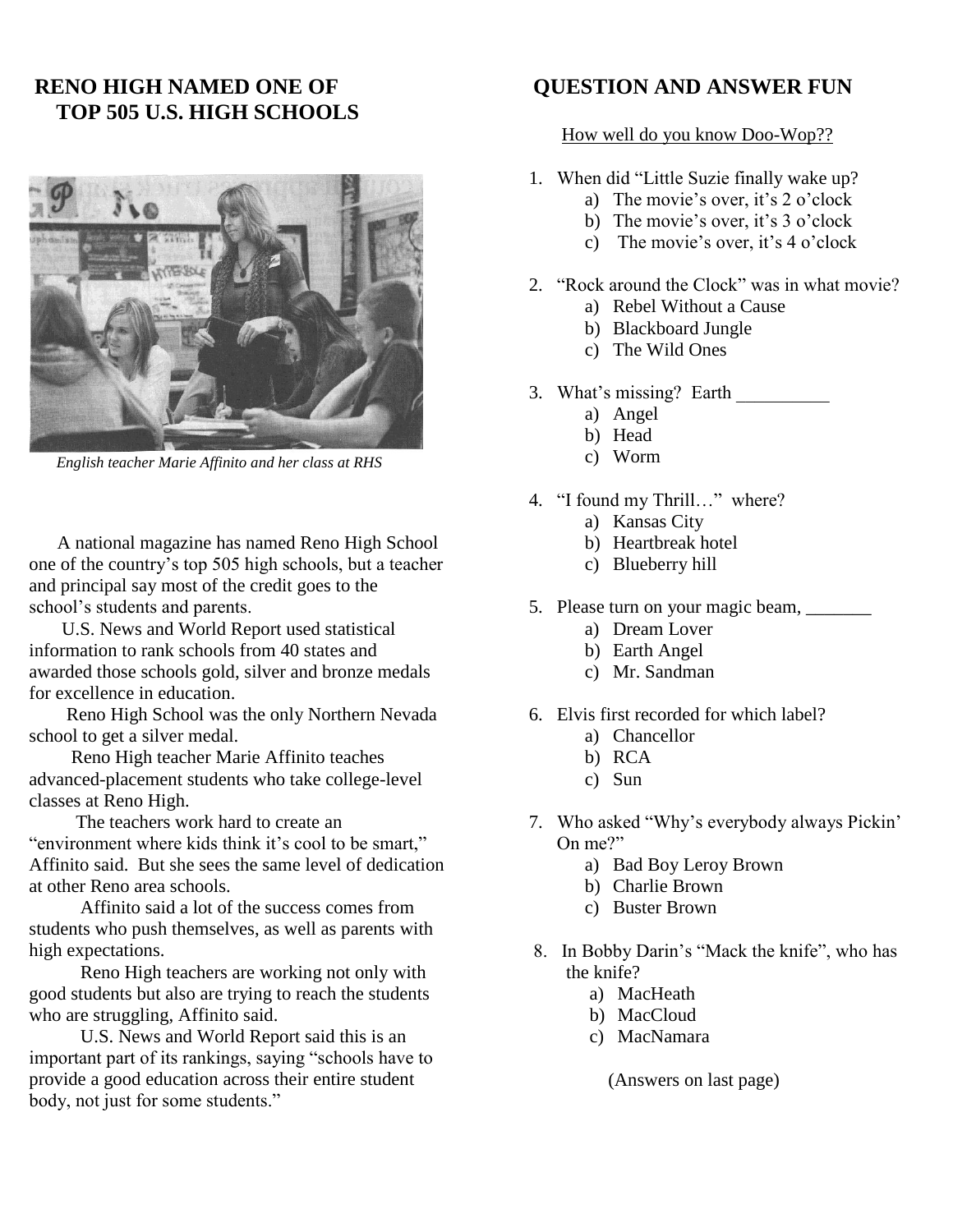## **SPORTS – NOW RHS WINS STATE CHAMPIONSHIP**



Reno High"s Olek Czyz celebrates after Huskies beat the Cheyenne Desert Shields, 76 – 72 in the Class 4A state championship game on Friday, February 4, 2008.

# **SPORTS – THEN January, 1954**



Shown above is Darrell Pastrell putting in 2 of the 43 points he made during the Sparks game that ended as a RHS Huskies' win over the Sparks Railroaders 102 – 56. This was the first time in the States" history that 100 points had ever been scored in a high school basketball game. Pastrell set an individual scoring record for Reno High School.

## **RHSAA MUSEUM HAS ANSWERS**

By Daryl Pelizzari

Pertaining to the origin of local high schools adopting their mascot titles, a news reporter recently approached RHS Principal Robert Sullivan asking for his input. Mr. Sullivan did not know, but he knew where to get the answer, the Alumni Museum. Sure enough, in the December 20, 1928 edition of the Red & Blue, it was revealed that a request was made for all students to come up with a name for the RHS athletic teams that would be "indicative of the strength, push and pep" of the teams. Among the suggestions were: Bearbreakers, Prowlers, Eagles, Huskies, Cyclones, Cossacks, Ramblers, and Great Red Machine. Coach Herb Foster thought "Huskies" brought out some of the better points. Obviously, Coach Foster's influence won out.

Remember, many RHS historical facts can be found at out Alumni Museum.

**\_\_\_\_\_\_\_\_\_\_\_\_\_\_\_\_\_\_\_\_\_\_\_\_\_\_\_\_\_\_\_\_**

## **Answers to Q & A Fun Questions**

- **1. c) The movie's over it's 4 o'clock**
- **2. b) Blackboard Jungle**
- **3. a) Angel**
- **4. c) Blueberry Hill**
- **5. a) Mr. Sandman**
- **6. c) Sun**
- **7. b) Charlie Brown**
- **8. a) MacHeath**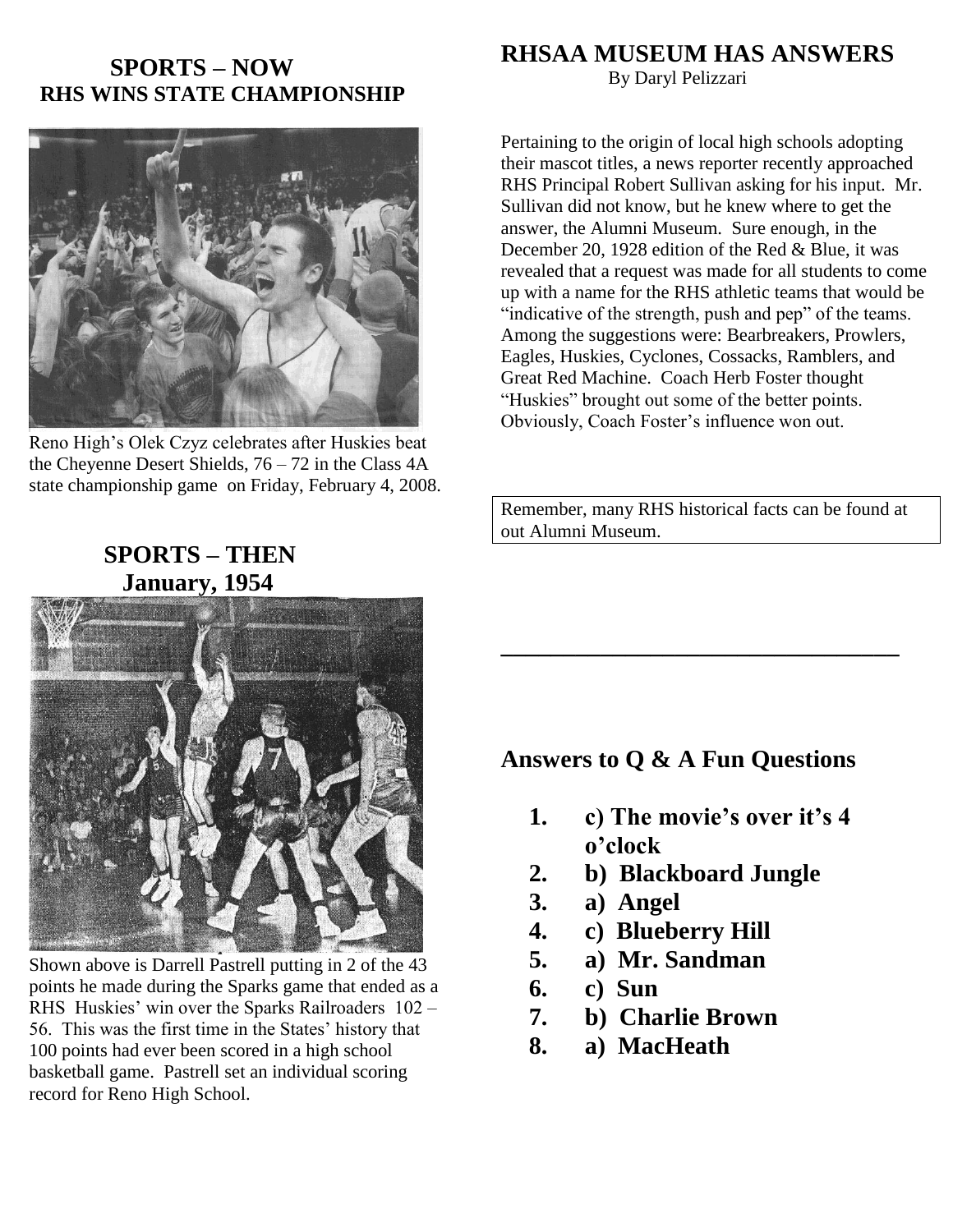

# **Huskies trails** is published by the Board of Trustees of the *Reno High School Alumni Association*

And distributed to members and selected friends of the Association.

## Correspondence: **P.O. Box 5807, Reno, NV 89503**

 **Telephone: (775) 825-2586**

 **Website: [www.renohighalum.com](http://www.renohighalum.com/) Email: [rhsaa@renohighalum.com](mailto:rhsaa@renohighalum.com)**

|                     |  |               | PRESIDENT Betty Jo Baker      |      | 1951         |
|---------------------|--|---------------|-------------------------------|------|--------------|
|                     |  |               | VP/OPERATIONS Daryl Pelizzari |      | 1952         |
|                     |  |               | VP/MEMBERSHIP Joan Anglin     |      | 1957         |
|                     |  |               | SECRETARY Maurine Tuckett     |      | 1952         |
|                     |  |               | TREASURER Virginia Zorio      |      | 1955         |
| TRUSTEES:           |  | Ralph Casazza |                               | 1946 |              |
|                     |  | Ed Fair       |                               | 1972 |              |
|                     |  | Jerry Fenwick |                               | 1953 |              |
|                     |  |               | Gloria Garaventa              | 1951 |              |
| <b>Betty Munley</b> |  |               |                               | 1951 |              |
| Nettie Wong         |  |               |                               | 1956 |              |
| $C_{\Omega^{11}}$   |  |               | Matt Gray Darliamontarian     |      | $Cana$ Hilly |

Counsel – Matt Gray Parliamentarian – Gene Hillygus